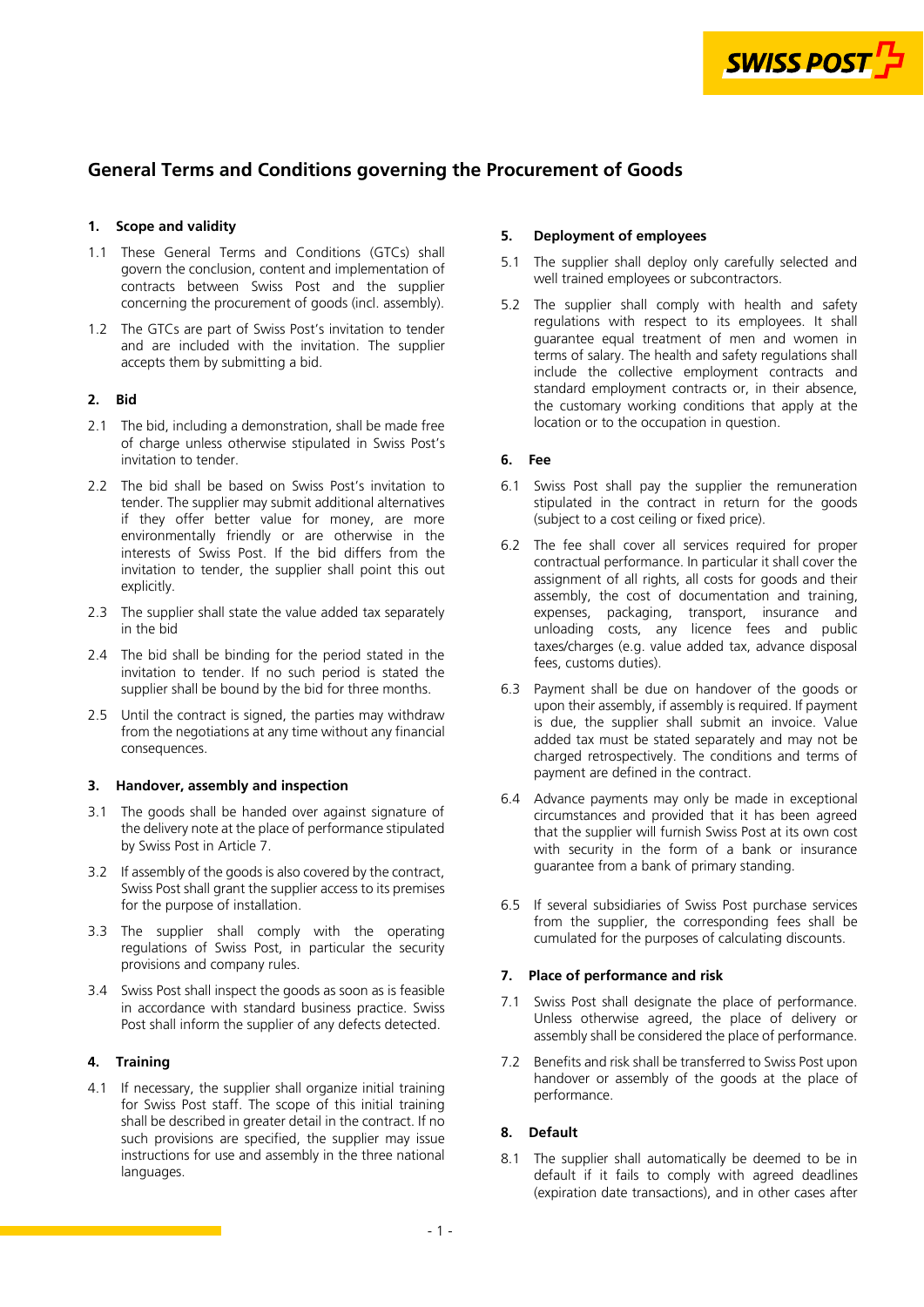

being sent a reminder and granted an appropriate grace period.

- 8.2 The supplier shall be liable for any loss, damage or injury resulting from the failure to meet deadlines, unless it proves that it was not at fault.
- 8.3 If the supplier has defaulted it shall pay liquidated damages unless it proves that it was not at fault. This shall amount to 1‰ for each day of the delay up to a maximum of 10% of the entire fee. Liquidated damages shall also be owed if the services are accepted without reservation. Payment of liquidated damages shall not release the supplier from the requirement to comply with its contractual obligations, and shall be in addition to any damages due.

#### **9. Warranty and liability**

- 9.1 The supplier warrants to Swiss Post that the goods supplied will feature the agreed and warranted characteristics that are required for use and will comply with the relevant statutory requirements. The supplier accepts a guarantee of at least 24 months from the handover or assembly of the goods. Swiss Post may notify defects at any time during the warranty period. The service provider shall also be obliged to fulfil the claims arising from the following warranty rights of Swiss Post after expiry of the warranty period, provided that the defects are notified within the warranty period.
- 9.2 If a defect is ascertained, Swiss Post may choose either to deduct the value of the defect from the fee, to demand a repair or fault-free delivery (replacement). In the event of material defects, Swiss Post shall be entitled to withdraw from the contract.
- 9.3 If Swiss Post demands a repair or replacement, the supplier shall rectify the defects within the stated period and bear all resulting costs. If the defect can only be rectified with a partial new product, the right to repair shall include the right to a new product. If the supplier does not carry out the requested repair or replacement or attempts to do so unsuccessfully, Swiss Post may at its discretion deduct the corresponding amount from the payment, carry out the necessary measures itself at the supplier's expense and risk, arrange for them to be carried out by a third party or withdraw from the contract in the event of material defects.
- 9.4 The supplier shall be liable for all loss, damage or injury resulting from its behaviour or from defective goods unless it can prove that it was not at fault. The supplier shall bear liability for its own behaviour and for that of auxiliary persons and third parties involved and their staff in the same manner as for its own. The foregoing shall be without prejudice to claims based on product liability.

#### **10. Confidentiality**

10.1 Both parties shall treat as confidential all data and information that are not in the public domain or generally accessible. This duty of confidentiality shall also apply before the contract is concluded and after the end of the contractual relationship. Unless otherwise agreed in writing, the supplier may not publicize the fact of cooperation with Swiss Post, and shall not cite Swiss Post as a reference.

- 10.2 The parties shall impose this duty of confidentiality on their employees, subcontractors, sub-suppliers and any other third party undertakings involved.
- 10.3 The duty of confidentiality is not violated if confidential information is exchanged within Swiss Post Group.
- 10.4 The duty of confidentiality does not apply if an obligation to disclose the confidential information exists due to an enforceable official or judicial order or mandatory law. The other party must be informed beforehand, insofar as this is legally permissible. No prior information is required in the case of announcements by Swiss Post within the scope of public procurement law.

#### **11. Data protection, data security and postal secrecy**

- 11.1 The supplier undertakes to comply with the provisions of Swiss data protection legislation. It undertakes to take all financially reasonable and technically and organizationally feasible precautions in order to protect data acquired in the course of contractual performance against unauthorized access by third parties.
- 11.2 Insofar as the supplier has access to the postal and payment transactions of Swiss Post's customers, it undertakes to comply with the requirement of postal secrecy as described in Article 321<sup>ter</sup> of the Swiss Criminal Code.
- 11.3 The supplier shall impose the obligations laid down in this Article 11 on its employees, subcontractors, subsuppliers and any third party undertakings involved in performance of the contract.
- 11.4 When required by Swiss Post, in particular when the European Data Protection Ordinance (EU-DSGVO) applies or when personal data is transferred outside Switzerland, the processing of personal data by the service provider is based on an additional data protection agreement.

#### **12. Intellectual property rights**

12.1 If the supplier manufactures the goods to be supplied in accordance with Swiss Post's instructions, any intellectual property rights, in particular copyright and patents arising as a result of the manufacture, shall be vested exclusively in Swiss Post.

## **13. Amendments and supplements**

- 13.1 Any amendments and supplements to the contract must be adopted in writing.
- 13.2 In the event of any discrepancies between the contract, the GTCs and the bid, the terms of the contract shall prevail over the GTCs and the GTCs shall prevail over the bid.